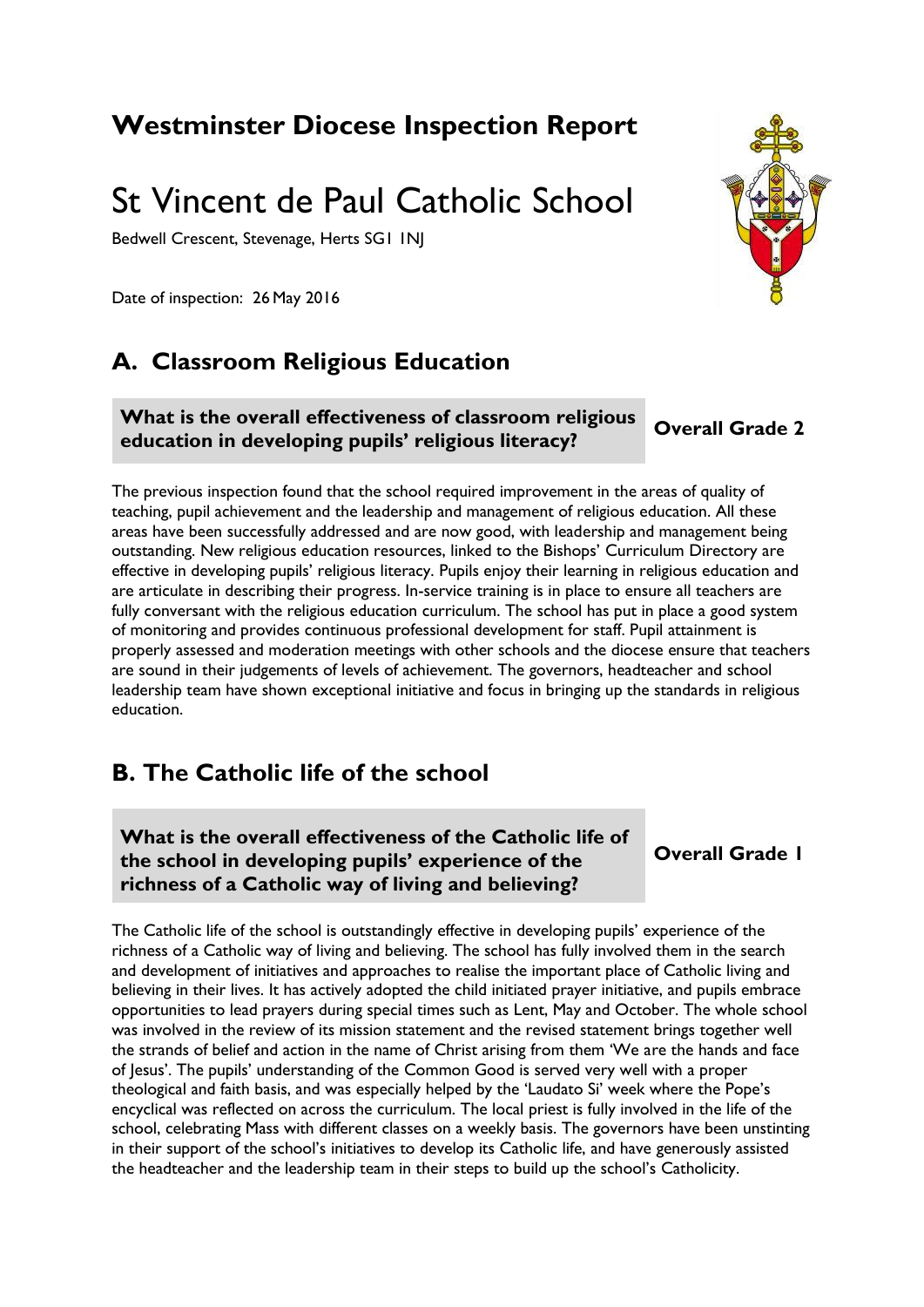## **Introduction**

The inspectors would like to thank the governors, headteacher, staff, pupils and parents for their cooperation over the conduct of the inspection. The inspectors spent one day in school, visited 14 lessons and 2 assemblies, and carried out 6 interviews with school staff, pupils and governors. Other evidence was gathered from contacts with parents through a questionnaire, discussion with local clergy, scrutiny of a sample of pupils' work, observation of pupils in and out of lessons and examination of school documents.

The Inspection of St Vincent de Paul, Stevenage was carried out under the requirements of the Canon 806 and Education Act 2005, and in accordance with the Framework for Section 48 Inspections approved by the Archbishop of Westminster. The inspectors are appointed by the Archbishop. The inspection reviews and evaluates how effective the school is in providing Catholic education. This process begins with the school's own self-evaluation.

#### **Inspection Team**

| Deacon Anthony Clark | Lead Inspector      |
|----------------------|---------------------|
| Mrs Lisa Barton      | Associate Inspector |
| Mrs Nikki Kane       | Associate Inspector |

### **Description of School**

This Voluntary Aided school is a two form entry in the LA of Hertfordshire and the locality of Stevenage. The school serves the parishes of Stevenage and surrounding area, principally St Joseph's, Bedwell and the Church of the Transfiguration, Old Stevenage. The proportion of pupils who are baptised Catholic is 92% The proportion of pupils who are from other Christian denominations is 4.5%, from other Faiths 1%, and no declared faith background 2.5%. The percentage of Catholic teachers in the school is 73%.

There are 460 pupils on roll, with 3 pupils with statements of Special Educational Needs and Disabilities (SEND)/ Education Health & Care Plans (EHCP). The proportion of pupils from ethnic minority groups is well above average. The number of pupils speaking English as an Additional Language is well above average. There is an average rate of families claiming free school meals. Thirty seven pupils receive the Pupil Premium.

| Telephone:<br>e-mail address:                               |                                          | 01438 729555<br>admin@stvincent.herts.sch.uk                          |  |
|-------------------------------------------------------------|------------------------------------------|-----------------------------------------------------------------------|--|
| <b>DFE Number:</b><br><b>URN Number:</b>                    | 919 3977<br>117498                       |                                                                       |  |
| Headteacher:<br>Chair of Governors:                         | Mr Peter Keane<br>Mr John Sloan          |                                                                       |  |
| Date of previous inspection:<br>Previous Inspection grades: |                                          | 15 February 2013<br>Classroom RE - 3; Catholic Life - 2               |  |
| Key for inspection grades:                                  | Grade 1<br>Grade 2<br>Grade 3<br>Grade 4 | Outstanding<br>Good<br>Requires improvement<br><b>Causing Concern</b> |  |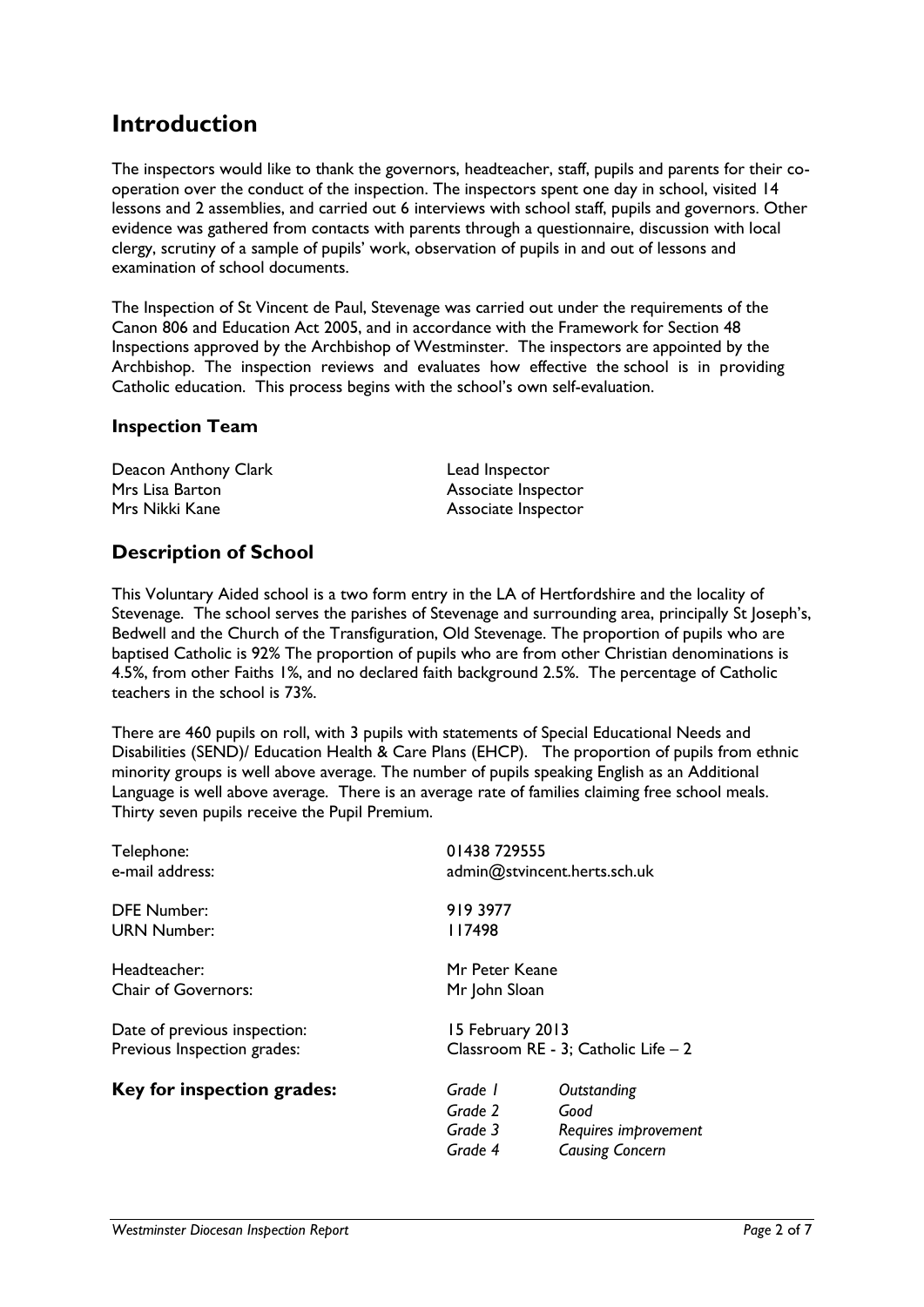## **A. Classroom Religious Education**

*How religiously literate are pupils in the teachings and traditions of the Catholic faith and how well do they know, understand and appreciate the importance of religious faith and practice in everyday life?*

#### **What has improved in classroom religious education since the last inspection?**

The previous inspection found that overall classroom religious education required improvement, and specifically required improvement in the areas of pupil achievement, the quality of teaching and the effectiveness of the leadership and management of religious education. The school has made very good progress in improving all these areas, so that both pupil achievement and the quality of teaching are now good, while leadership and management of religious education is outstanding.

#### **How well does the content of classroom religious education meet the requirements of the Curriculum Directory?**

#### **Grade 2**

The content of classroom religious education meets the requirements of the Curriculum Directory well. The school has purchased a new RE scheme and has devoted substantial professional development time in introducing it to the teachers, ensuring they understand its approach and how it delivers the four strands of the Religious Education Curriculum Directory (RECD). Weekly lesson plans indicate the RECD reference being covered. Teachers have become familiar with the scheme and are confident to be creative in its delivery. Additional resources are being accessed to provide a broader palate to both the teachers and the pupils in their research. Appropriate resources are being built up for teaching about other faiths in line with the RECD expectations. The senior leadership team has worked closely with the diocesan RE advisory team to ensure they are in step with the RECD vision and coverage.

#### **Pupil achievement (as well as attainment and progress) in religious education**

#### **Grade 2**

Pupil achievement in religious education is good. Presentation of work is consistently high and is a concrete example of pupils living out their mission statement through their work and actions 'We are called to be the hands and face of Jesus as we learn, love and grow together.' Consistent high standards and expectations are followed for the main part, however there are some deviations when it comes to feedback marking. The school continues to work hard in moderating work through their own internal processes and in collaboration with others through diocesan moderation and that of their deanery. Pupils have a very positive attitude to their learning and could be heard on many occasions throughout the course of the inspection to voice this in discussion with inspectors and indeed to their teachers. Pupils' religious literacy is good and their progress is evident in the many diverse ways in which they apply their learning to their everyday lives and their own contribution to the school's work. In Year 3, a group of children took great pride in explaining about how their 'Cafod Club' originated through the ideas of a group of children and the value that the school places on it. Pupils worked well during observed lessons with some good examples of group work where the positive 'can do' approach was clear.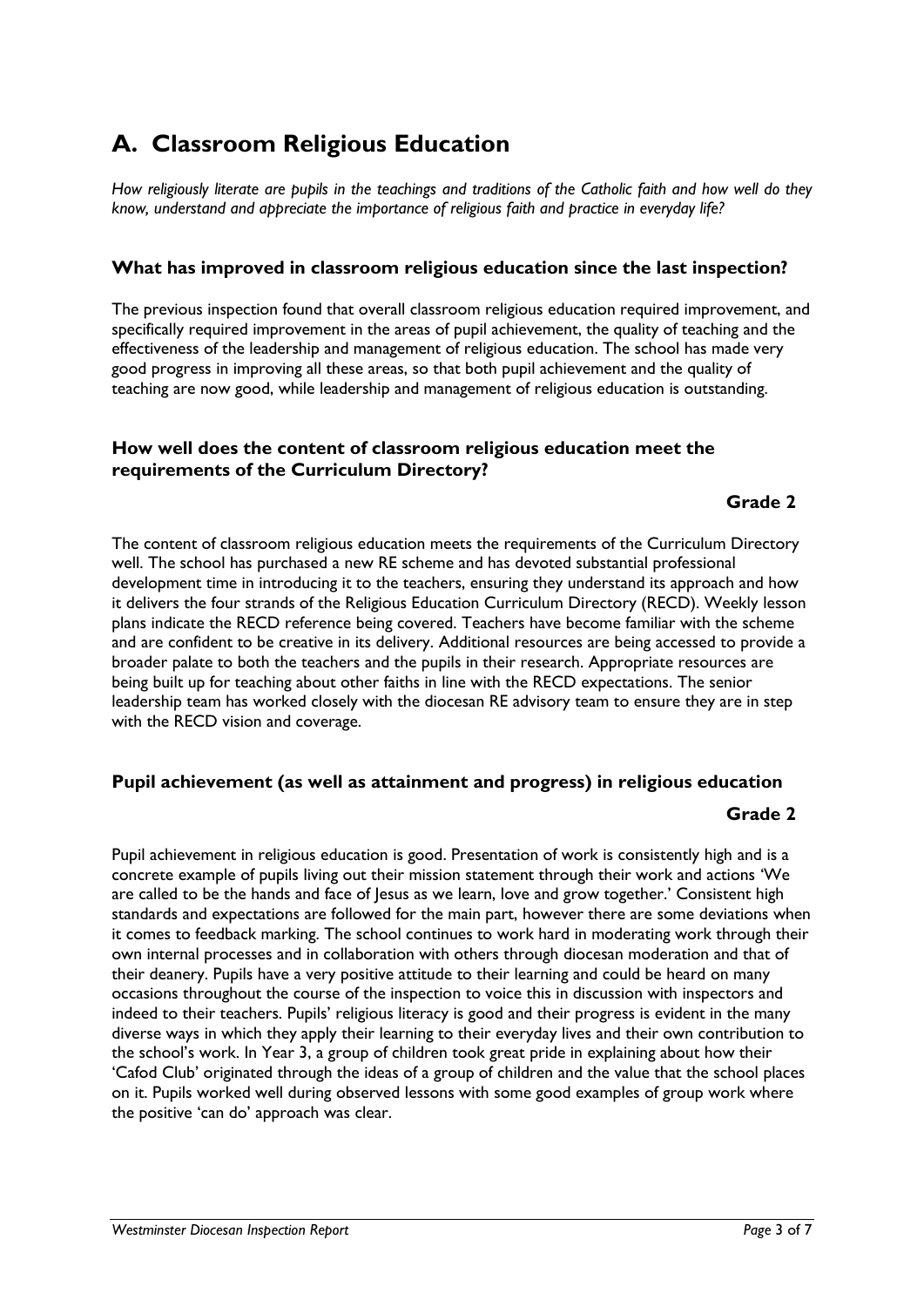#### **The quality of teaching**

Lesson observation and work book scrutinies evidence that teaching is consistently good with some outstanding lessons which results in most pupils making good progress and achieving well. Teachers have high expectations of pupils, and plan and teach lessons that build well on prior learning, enabling pupils to deepen and developed their religious literacy. That was evident in both their written and their oral responses. In house and diocesan continuing professional development has enriched teachers' subject knowledge and this could be seen in their confidence and strong subject knowledge in lessons. Although some feedback to pupils is detailed and there is evidence of development questions, this is inconsistent within and across year groups. It is not always clear what pupils must do to improve their work and this should be more clearly linked to the Agreed Understanding of the Levels of Attainment. Pupils' religious literacy is good and they are confident in their use of religious language.

#### **The effectiveness of the leadership and management of religious education**

#### **Grade 1**

The effectiveness of the leadership and management of religious education is outstanding. Within the space of little more than a couple of years, the school has achieved outstanding improvement in religious education. The governors and the senior leadership team focussed on an unswerving campaign to bring up the standards of teaching in religious education, focussing on support and development of the teachers. Using help from all quarters, specialist governors, retired staff, bought in RE expertise, diocesan experts, the staff went forward to solid levels of confidence and creativity in lesson planning and delivery. Regular monitoring and reviews ensured all staff were progressing and that pupil knowledge and achievement were rising. It is not logical in ordinary circumstances to find the effectiveness of leadership and management of RE to be outstanding when teaching and pupil achievement haven't also reached that same level, but the inspectors' judgement was that the leadership of the headteacher, subject leader, staff and governors was exceptional and therefore outstanding.

#### **What should the school do to develop further in classroom religious education?**

- Continue the progress of improvement of teaching and learning in RE, with particular emphasis on staff development
- Embed consistent marking practice that is developmental
- Provide further inset opportunities for staff to develop their insight into the relationship between the two Attainment Targets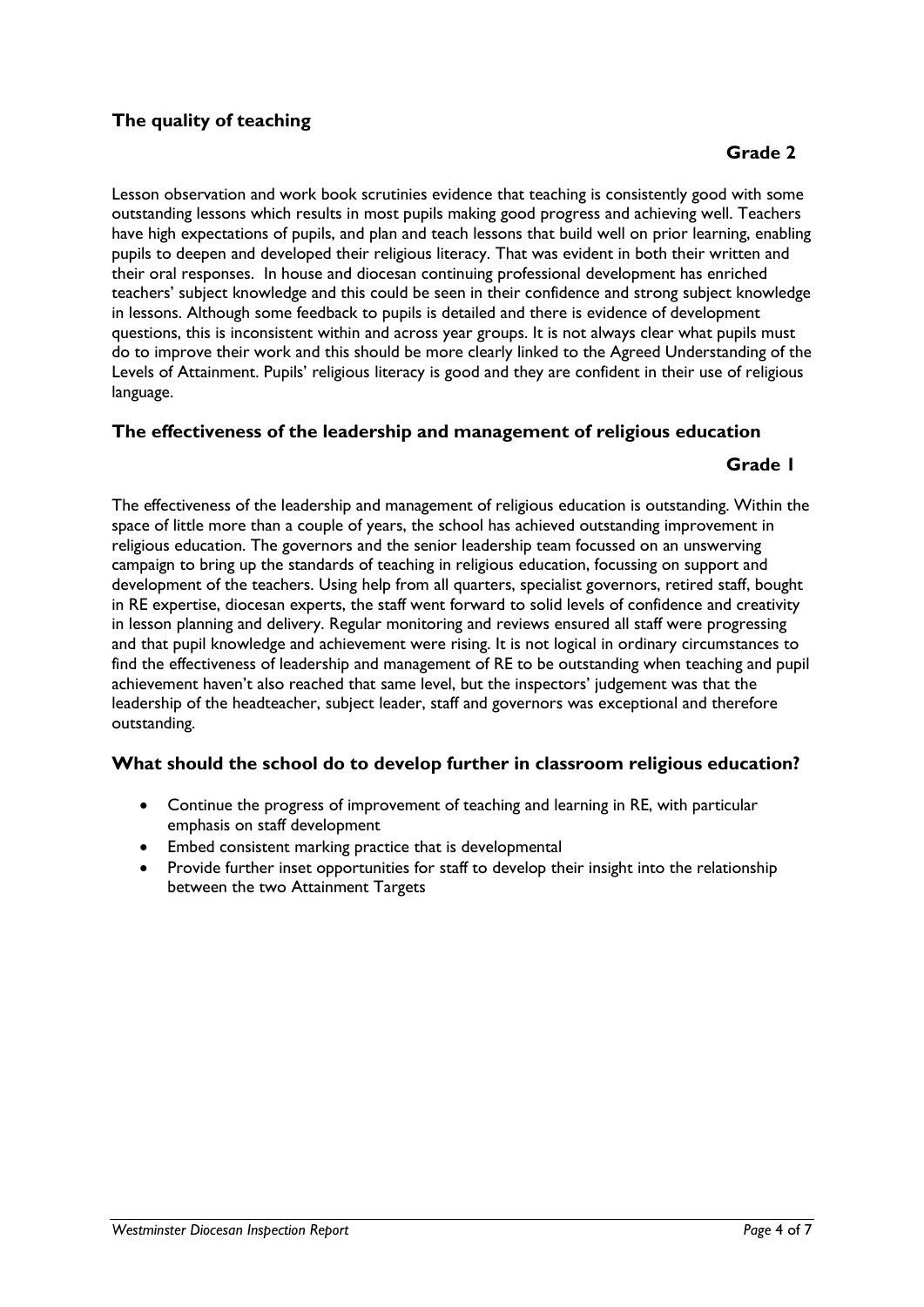## **B. The Catholic life of the school**

*How well do pupils experience the richness of a Catholic way of living and believing through all areas of school life?*

#### **What has improved since the last inspection?**

The last inspection identified that pupils need to be more actively involved in preparing and leading acts of worship and Mass. The school has taken substantial steps to involve pupils in preparing for acts of worship and Mass, including pupil initiated prayer. The local priest says Mass once a week with a class, and the class whose turn it is prepares all aspects of its class Mass. The governors have generously assisted the headteacher and senior leadership team to build up very effectively the Catholicity of the school.

#### **The place of religious education as the core of the curriculum – time, staffing, accommodation, resources, budget**

#### **Grade 1**

The school is outstanding in ensuring the place of religious education as the core of the curriculum. The school allocates at least 10% of curriculum time to religious education and fully complies with the expectations of the Bishops' Conference. In a creative move, a week in the autumn term was devoted to the Pope's Encyclical 'Laudato Si' and all subjects were taught through its perspective and text, touching on language, maths, geography, history as appropriate. CAFOD representatives assisted the school to situate the themes in a global context. Humanitarian issues arising from this week were constructively followed up in the context and light of the Pope's call to the church for the Year of Mercy. The share of the school budget for RE is generous and significant and the resources are in place for regular ongoing in-service training. Generous opportunities are given to new and non-Catholic staff to learn more about the school's Catholic life and RE programme. Performance management for all staff includes a target for developing the religious life of the school.

#### **The experience of Catholic worship – prayer and liturgy – for the whole school community**

#### **Grade 1**

Prayer and worship are an integral part of the school's life and deeply enhance the provision offered to pupils. The high quality of creative and meaningful experiences are abundant throughout the school's year. Prayer opportunities are planned and delivered using not only the strengths of staff and pupils but also other external providers with whom the school has established strong links, for example, the Stevenage Bridge Builders. Children are actively encouraged to lead and deliver opportunities for prayer, for example the 'Apostles of Mercy' and the 'Religion Club'. The children take their roles very seriously and can creatively articulate the importance of such opportunities and its relevance to each individual pupil. On a rota basis, Key Stage 2 pupils attend Mass on a weekly basis, and make a focussed contribution to preparing readings and the bidding prayers. The school works hard to establish a strong rapport with other faith communities involving them through visits and workshops to promote and foster a deeper understanding and knowledge of other faiths and traditions.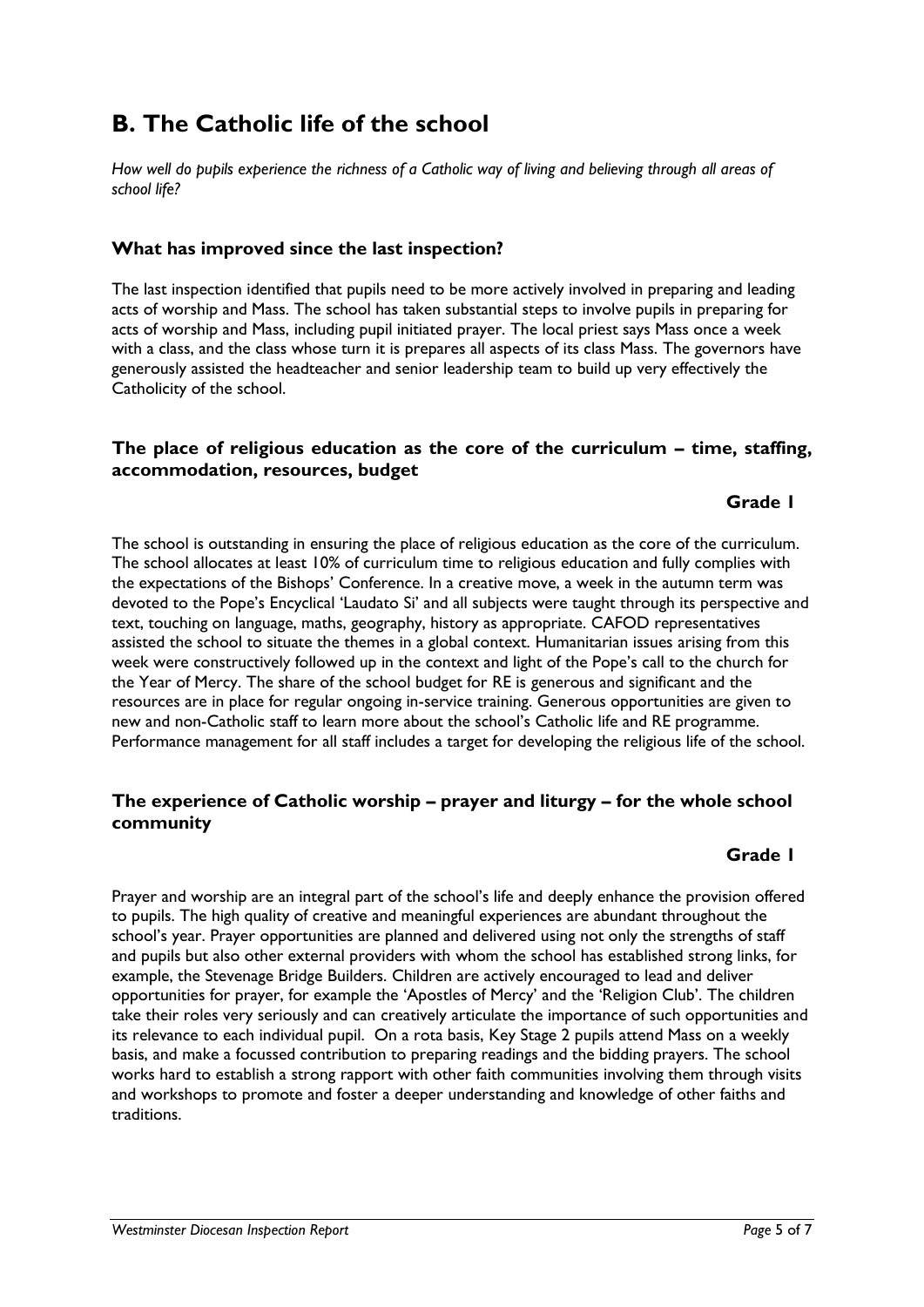#### **The commitment and contribution to the Common Good – service and social justice**

#### **Grade 1**

There is a clear and very successful focus on the Common Good evident throughout the school and this came through in discussions with pupils. They have an excellent understanding of the church's call to action for justice and peace. Pupils are actively engaged in acts of service and also have an excellent grasp of the theology underpinning their actions. This was very evident in their responses to the 'Laudato Si Week', and their explanations of our call to be stewards of Creation and why the school supports CAFOD. The rich and diverse opportunities offered to pupils by the school to develop their personal and thoughtful response to current world challenges at an appropriate level were exemplary. Their engagement with the 'Big Questions' relating to the right to clean water shows that they are grappling with social issues and responding to Pope Francis's call. Respect and value of the individual are central to the school and this can be seen in the way that the diversity of cultural backgrounds is celebrated.

#### **Enabling the authentic partnership between parents, school and parish as an integral part of the Diocese, particularly through its relationship with the Diocesan Bishop and those acting on his behalf**

#### **Grade 1**

The school is outstanding in its commitment to authentic partnership with all those involved with it, including parents, local parishes and clergy and diocesan advisory staff acting on behalf of the Bishop. The local parish church is being renovated and the school temporarily hosts the parish Masses on Sundays. The presbytery is next to the school and there is mutual benefit and active cooperation arising from this proximity. The school actively participates in local and diocesan education service meetings, hosting local meetings and giving of its expertise at diocesan conferences eg it presented its 'Laudato Si Week'. The governing body benefits from having a number of retired headteachers in its ranks as well as chair of governors who was recently awarded 'Governor of the Year' by Hertfordshire County Council. Both the parents' questionnaire and the parents who met with the inspectors evidence this positive and close partnership. The excellent school website has been instrumental in engaging and involving the parents in the life of the school and their child's progress. The school works closely with other local schools, both those in the Catholic family and community schools. Notable is the close collaboration with its neighbouring secondary school, The John Henry Newman School, and the excellent progress in joint moderation leading to smoother transition. The Wednesday Word is distributed to promote active involvement in following the Sunday readings at Mass by the whole family.

#### **The effectiveness of the leadership and management in promoting the Catholic life of the school**

#### **Grade 1**

The leadership and management of the school are outstandingly effective in promoting the Catholic life of the school. Their unblinking focus on developing the Catholic life of the school both by ensuring that religious education was central to curriculum of the school and that prayer and worship were at its heart has led to its present outstanding position as a Catholic school. The inspired focus for this progress has been the decision to ensure that Catholic Social Teaching has been the driving force in the school. The school's mission statement was rewritten to encapsulate this focus 'We are called to be the hands and face of Jesus'. The encyclicals incorporating this teaching are highlighted in corridor displays across the school. All staff are both expected to and do get involved in seeing how their teaching and involvement can take forward this focus. There is a strong and effective corporate bond between the governing body and the headteacher and